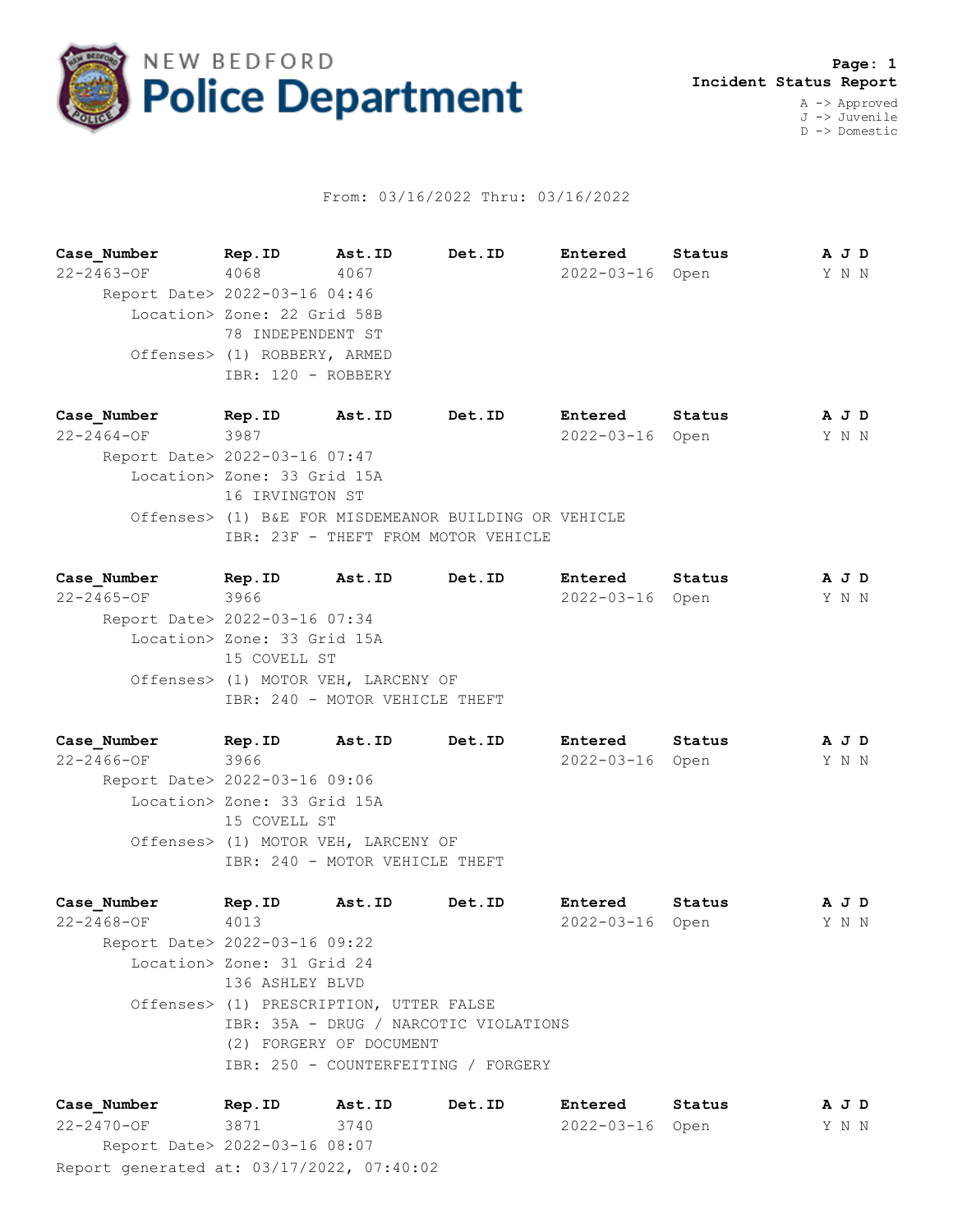

D -> Domestic

 Location> Zone: 32 Grid 26A 267 WELD ST Offenses> (1) LEAVE SCENE OF PROPERTY DAMAGE IBR: 99 - TRAFFIC, TOWN BY-LAW OFFENSES

**Case\_Number Rep.ID Ast.ID Det.ID Entered Status A J D** 22-2471-OF 3962 4132 2022-03-16 Open Y N N Report Date> 2022-03-16 11:21 Location> Zone: 23 Grid 65 42 ROOSEVELT ST Offenses> (1) MOTOR VEH, MALICIOUS DAMAGE TO c266 §28(a) IBR: 290 - DESTRUCTION / DAMAGE / VANDALI

**Case\_Number Rep.ID Ast.ID Det.ID Entered Status A J D** 22-2477-OF 3915 2022-03-17 Open N N N Report Date> 2022-03-16 14:54 Location> Zone: 31 Grid 25A 209 COGGESHALL ST Offenses> (1) UNLICENSED OPERATION OF MV IBR: 99 - TRAFFIC, TOWN BY-LAW OFFENSES

**Case\_Number Rep.ID Ast.ID Det.ID Entered Status A J D** 22-2479-OF 4029 2022-03-16 Open Y N N Report Date> 2022-03-16 15:07 Location> Zone: 32 Grid 26A 908 COUNTY ST Offenses> (1) DESTRUCTION OF PROPERTY -\$1200, MALICIOUS c266 §127 IBR: 290 - DESTRUCTION / DAMAGE / VANDALI

**Case\_Number Rep.ID Ast.ID Det.ID Entered Status A J D** 22-2481-OF 5577 2022-03-16 Open N N N Report Date> 2022-03-16 16:20 Location> Zone: 12 Grid 43B 275 PALMER ST Offenses> (1) DOG, FAIL MUZZLE/RESTRAIN IBR: 90Z - ALL OTHER OFFENSES

**Case\_Number Rep.ID Ast.ID Det.ID Entered Status A J D** 22-2482-OF 4023 2022-03-16 Open Y N N Report Date> 2022-03-16 16:33 Location> Zone: 34 Grid 1 354 UPLAND ST Offenses> (1) IDENTITY FRAUD IBR: 26C - IMPERSONATION

**Case\_Number Rep.ID Ast.ID Det.ID Entered Status A J D** 22-2485-OF 5577 2022-03-16 Open N N N Report Date> 2022-03-16 16:28 Location> Zone: 32 Grid 20B

Report generated at: 03/17/2022, 07:40:02